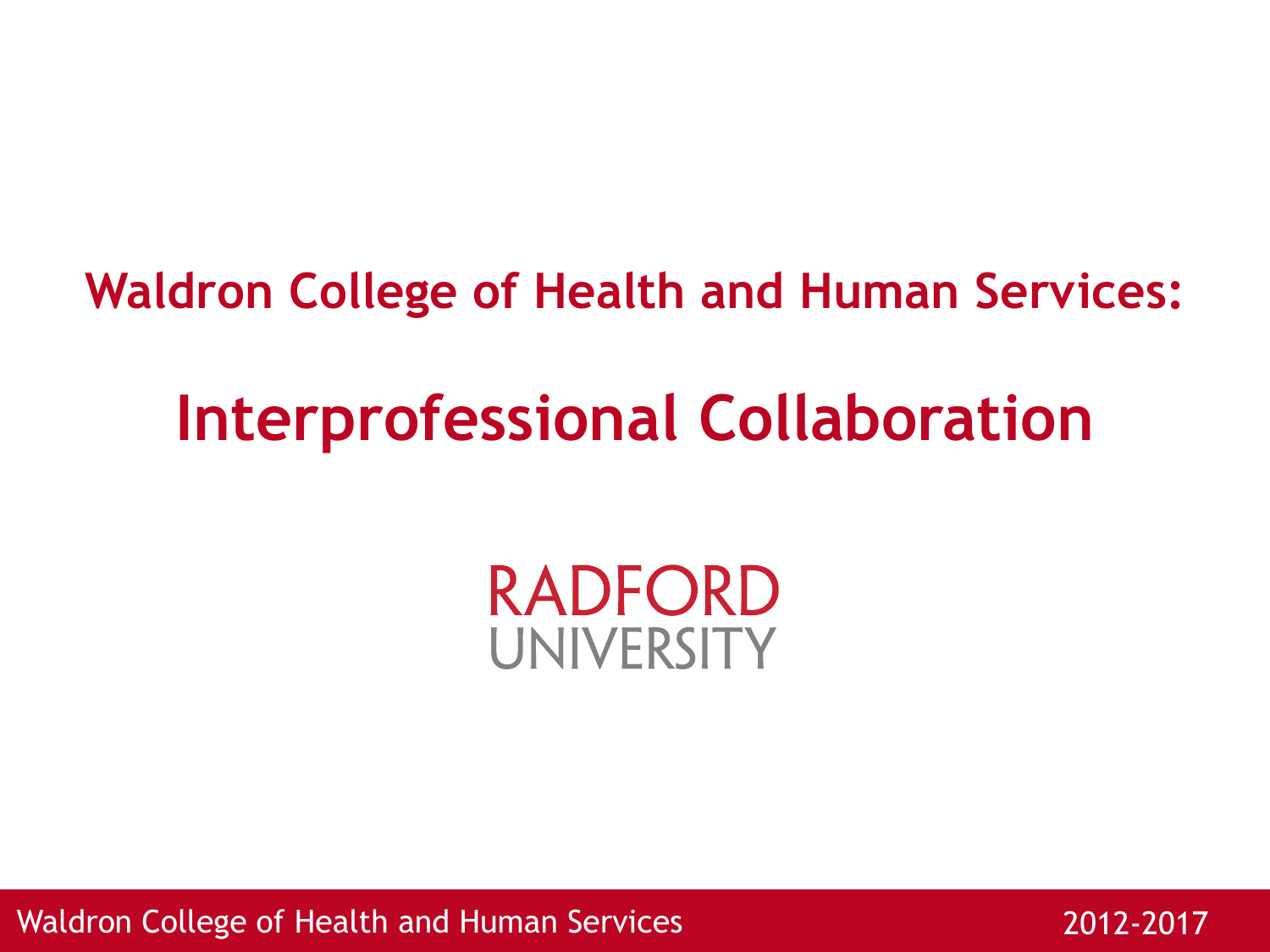# **Waldron College Strategic Plan**

### **Vision Statement**

The Waldron College of Health and Human Services is a community of clinician-scholars preparing competent, compassionate professionals to meet the needs of southwest Virginia and beyond.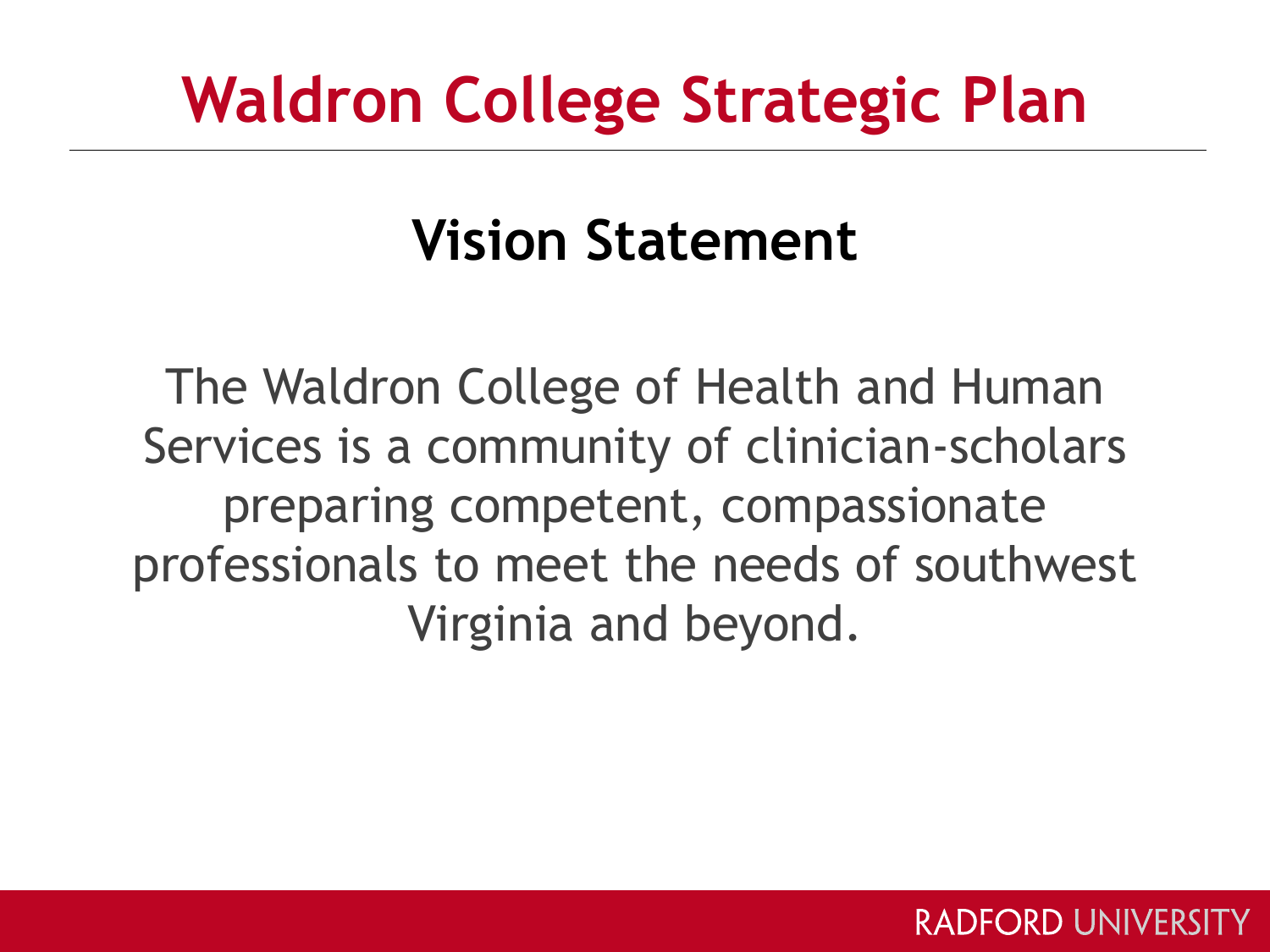# **Waldron College Strategic Plan**

## **Mission Statement**

#### **It is the mission of the WCHHS to**

- Facilitate and recognize excellence of students, faculty, and staff.
- Provide a supportive environment while integrating innovative, evidence based and active teaching strategies.
- Foster culturally competent care to a diverse and global society.
- Incorporate the use of state-of-the-art technologies in both didactic and clinical work.
- **Promote interprofessional collaboration** among the faculty, staff, and students in teaching, scholarship, and service.
- Facilitate health promotion and wellness in the community.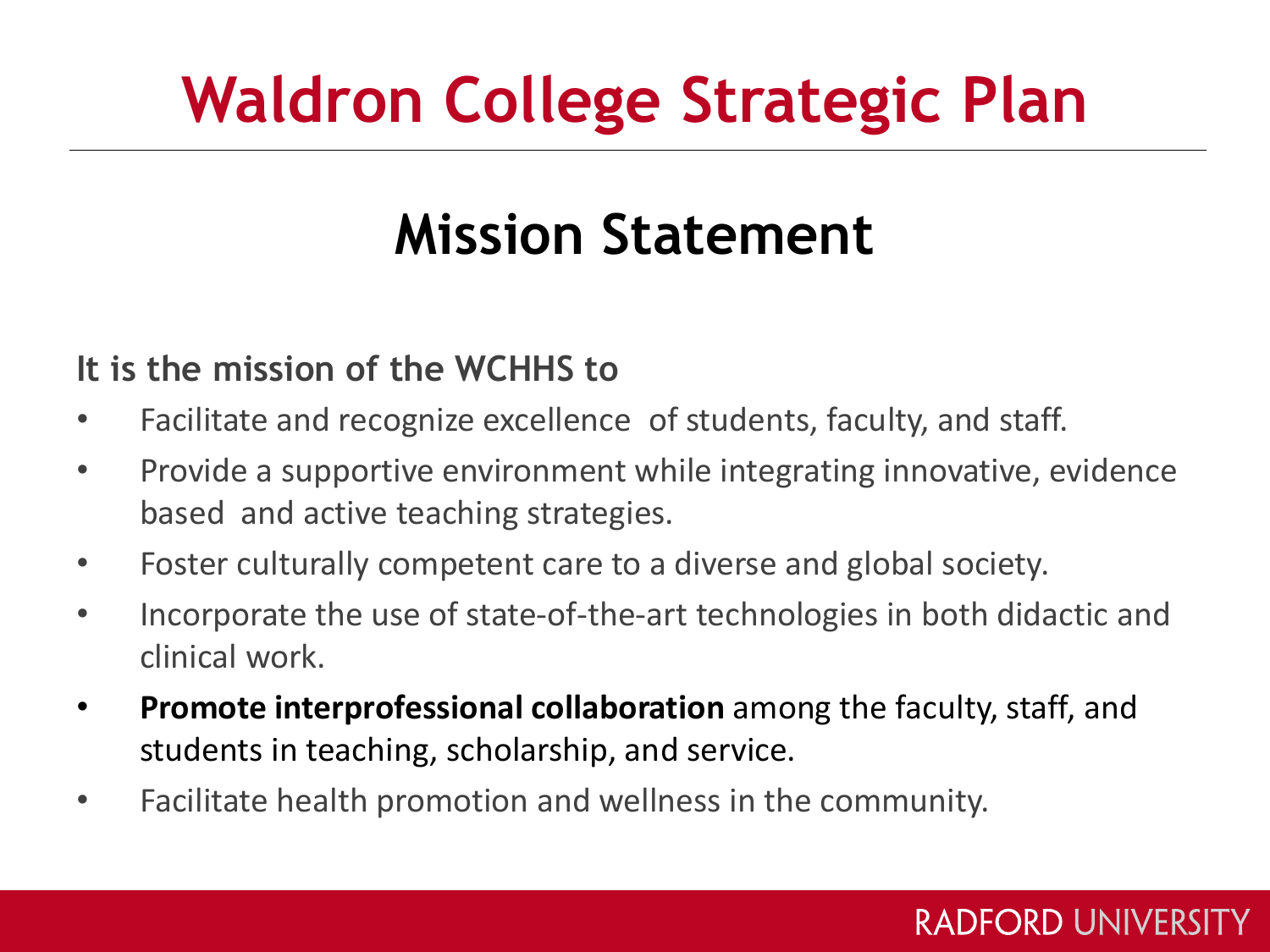## **Waldron College Interprofessional Scholarship, Teaching, and Service**

- •**Scholarship Wall of Fame**
- •**Let's get W.I.R.E.D.!**
- •**Interprofessional Education and Practice Symposium**
- •**Interprofessional Symposium & Expo**
- •**Character Campaign**

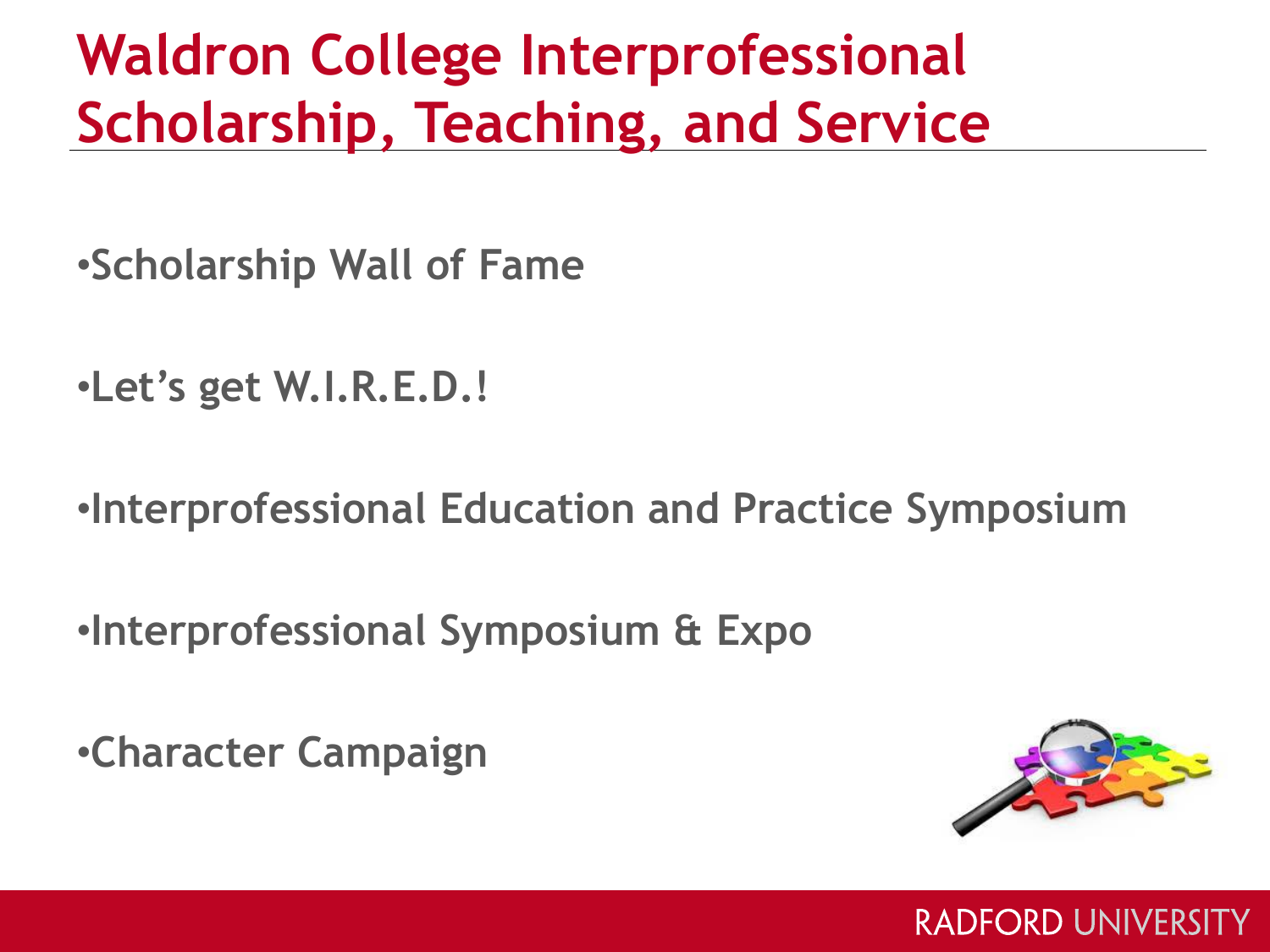## **Waldron College Scholarship Wall of Fame**

A monthly spotlight on the research and scholarly accomplishments of the Waldron College faculty

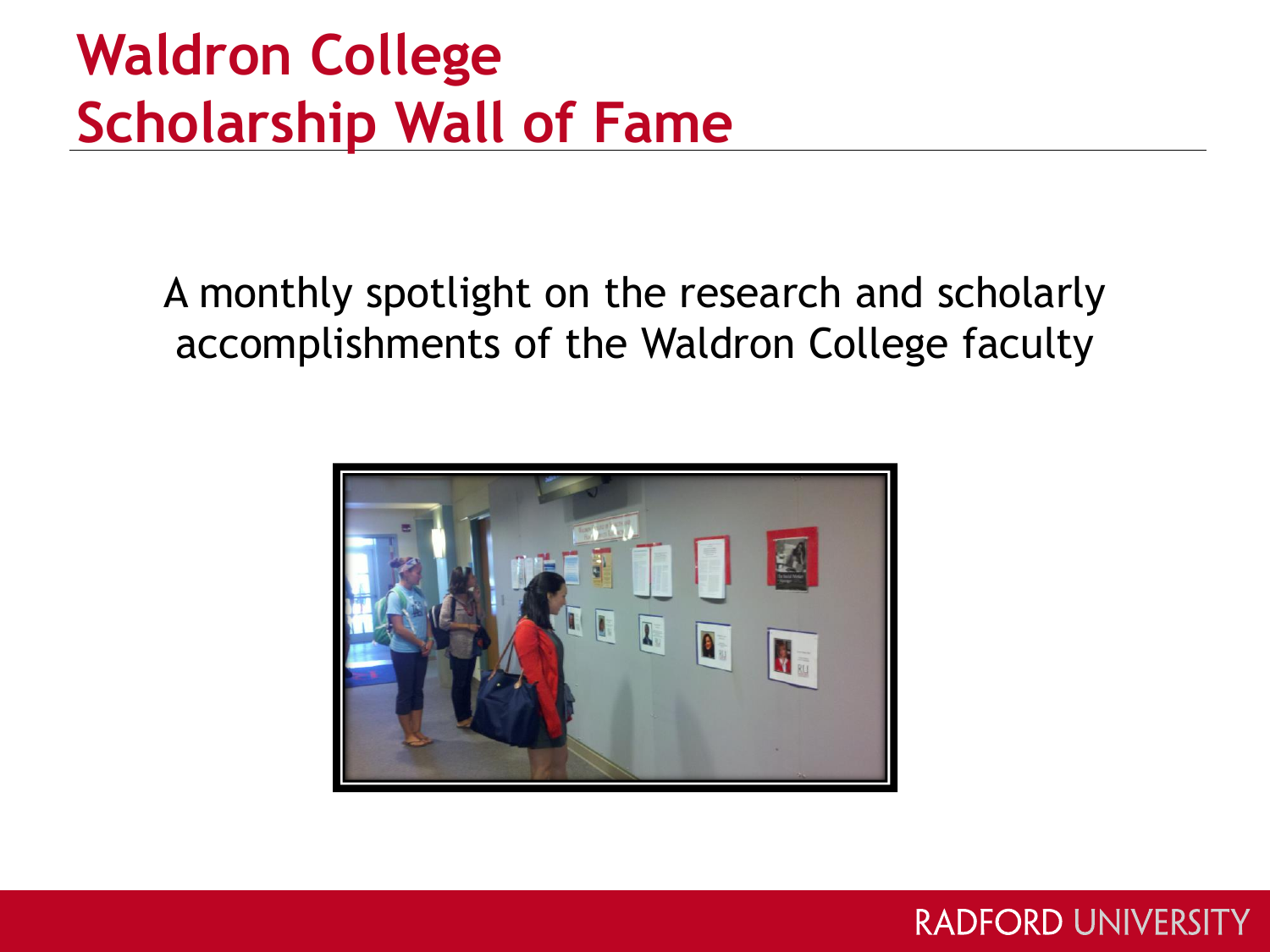## **Let's get W.I.R.E.D.!**

### •**Waldron**

- **I**nterprofessional •**R**esearchers
	- **E**ngaging in •**D**ialogue



- A gathering during which faculty engage in *speed-networking* to share ideas and brainstorm scholarship and service adventures and opportunities.
- **Sponsored by the Office of the Dean**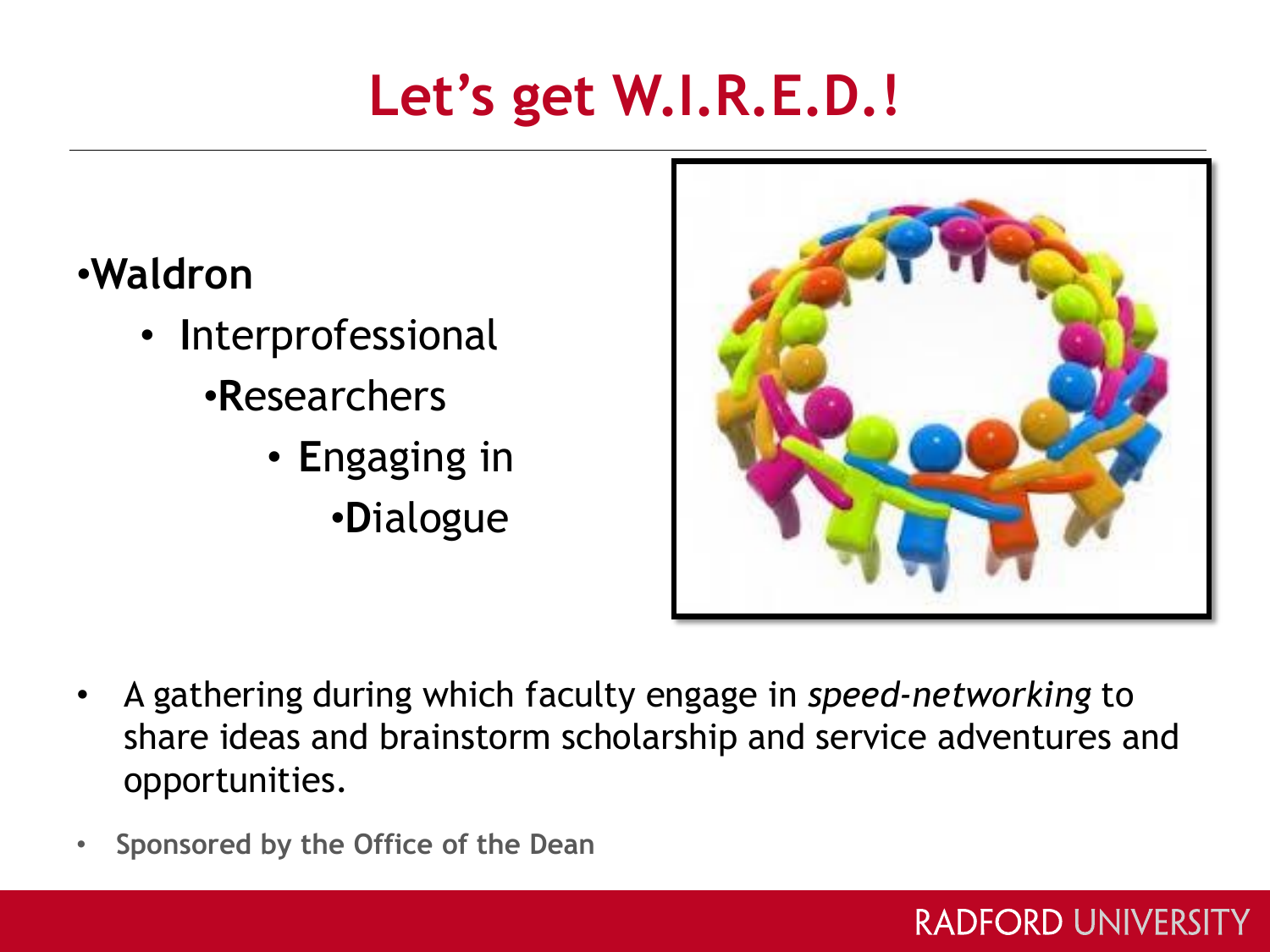## **Waldron College Interprofessional Education and Practice Symposium**



- An opportunity for Waldron College students to enhance their abilities to collaborate and communicate with other healthcare, human services, and education-based disciplines.
- A case-based, problem-solving approach is utilized to develop interprofessional practice skills.
- Students from all five disciplines (as well as Education, Nutrition and Dietetics, and/or others) work together to determine a needs assessment and common goals for client based on a predetermined case study.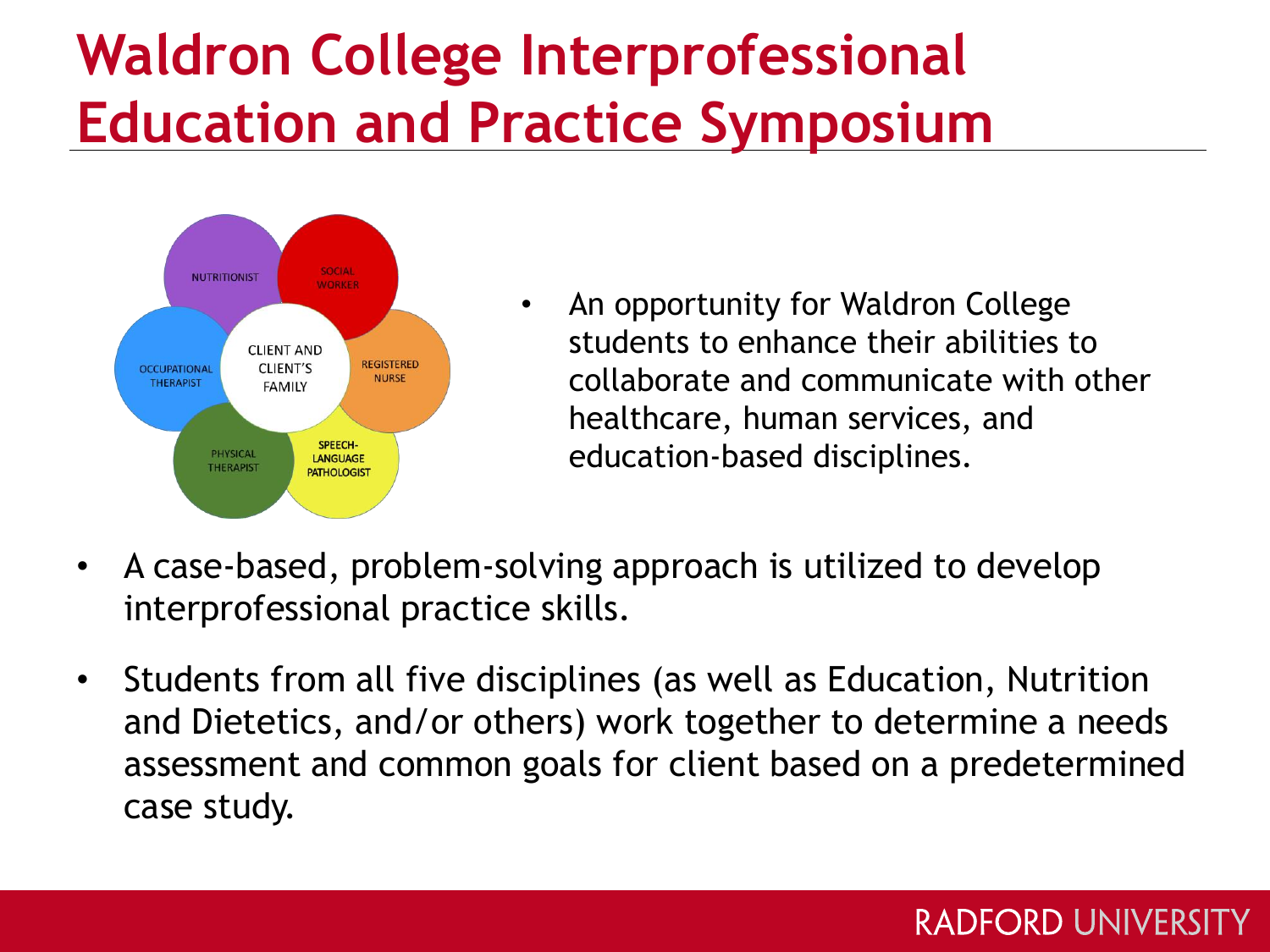### **Waldron College Interprofessional Education and Practice Symposium: Outcomes**

- Annual event since 2011
- 160+ student participants
- 30+ faculty moderators
- 6+ disciplines



#### Agenda

| 8:00 a.m.–8:30 a.m.   |  |
|-----------------------|--|
| 8:30 a.m. - 8:55 a.m. |  |

11:45 a.m.–12:00 p.m. Closing Remarks

Registration and Continental Breakfast Welcome and Introduction to Interprofessional Collaboration 8:55 a.m.–9:30 a.m. Discipline-Specific Meetings 9:30 a.m.–11:15 a.m. Interprofessional Breakout Groups 11:15 a.m.–11:45 a.m. Discipline-Specific Meetings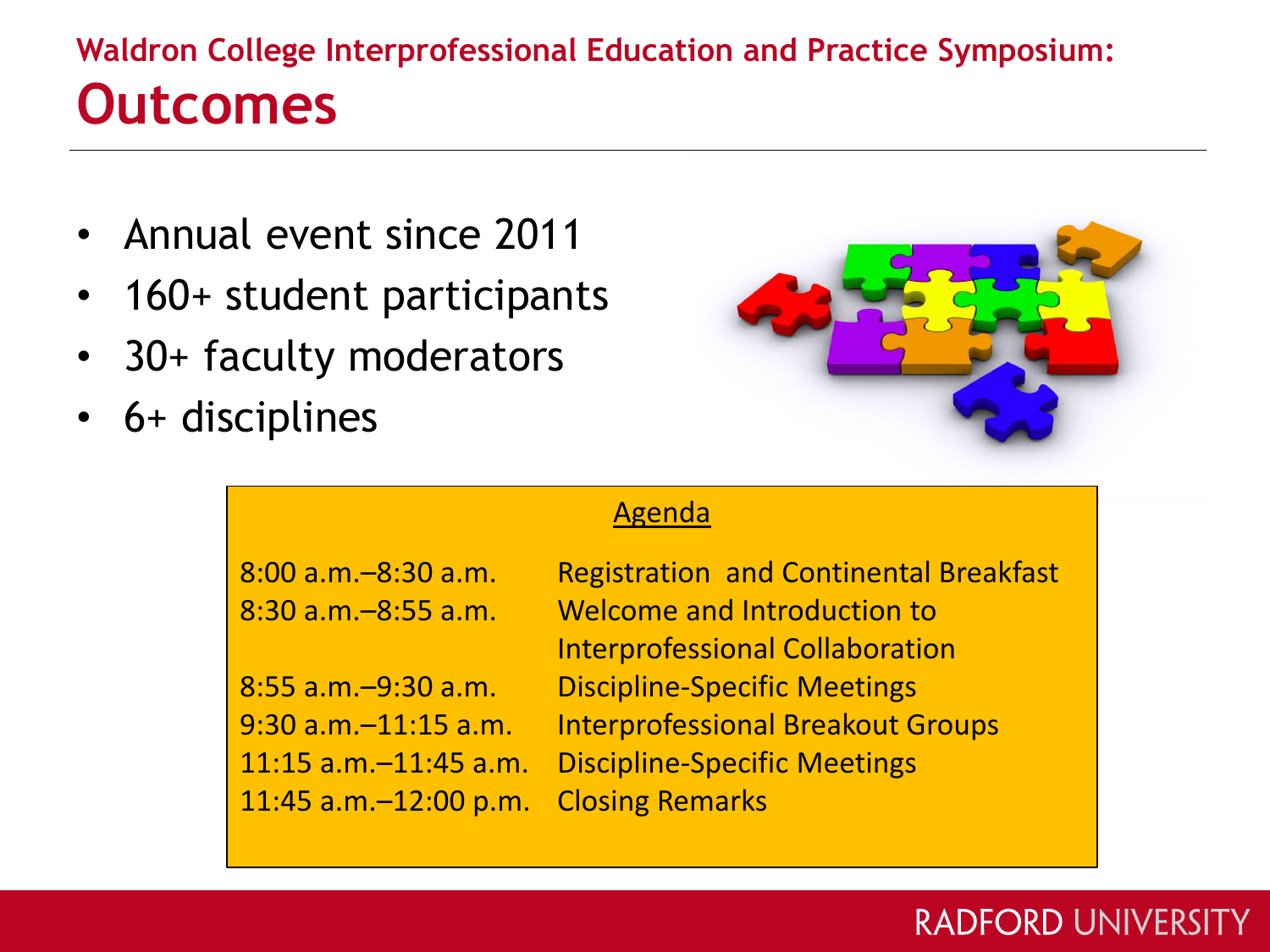## **Annual Waldron College Interprofessional Symposium & Expo**

**The goals of the annual Waldron College Interprofessional Symposium & Expo (WCIPSE) are to:**

- share new and unfolding scholarship
- present innovative programs in the college and community in which the WCHHS students and faculty participate
- increase communication and collaboration across all disciplines
- strengthen the identity of Waldron College as a vibrant, interprofessional academic community

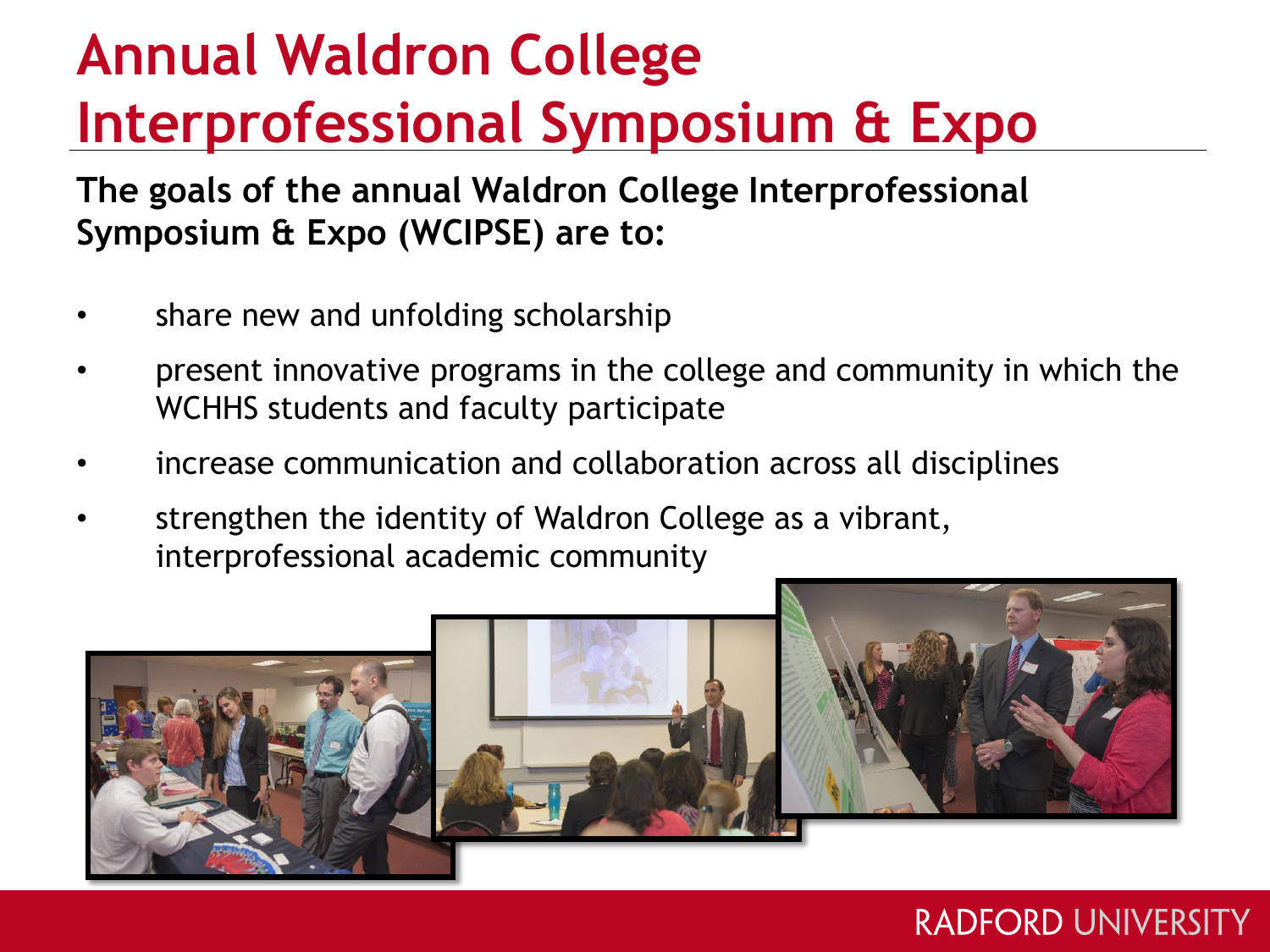### **Annual Waldron College Interprofessional Symposium & Expo: Outcomes**

Each participant was asked to complete an exit survey in exchange for a Certificate of Participation. The results from the 2015 2nd Annual WCIPSE were as follows:

#### Qualitative Outcomes:

- "Great opportunity for collaboration and exchange of ideas."
- "Integration of science, scholars, and students."
- "I really enjoyed learning from other disciplines."
- "Each of the activities were great for interdisciplinary work!"
- "I confess, I am blown away and excited about the research going on in [Waldron College]. I am inspired to do more interprofessional research!"

| Event                              | % of participants who found<br>the event to be either "Very<br>useful" or "Extremely useful" |
|------------------------------------|----------------------------------------------------------------------------------------------|
| <b>Opening remarks</b>             | 71.0                                                                                         |
| <b>Keynote address</b>             | 78.0                                                                                         |
| <b>Podium (oral) presentations</b> | 67.3                                                                                         |
| <b>Poster presentations</b>        | 88.4                                                                                         |
| <b>Spotlight Presentation</b>      | 87.3                                                                                         |
| Expo                               | 76.1                                                                                         |

#### Quantitative Outcomes: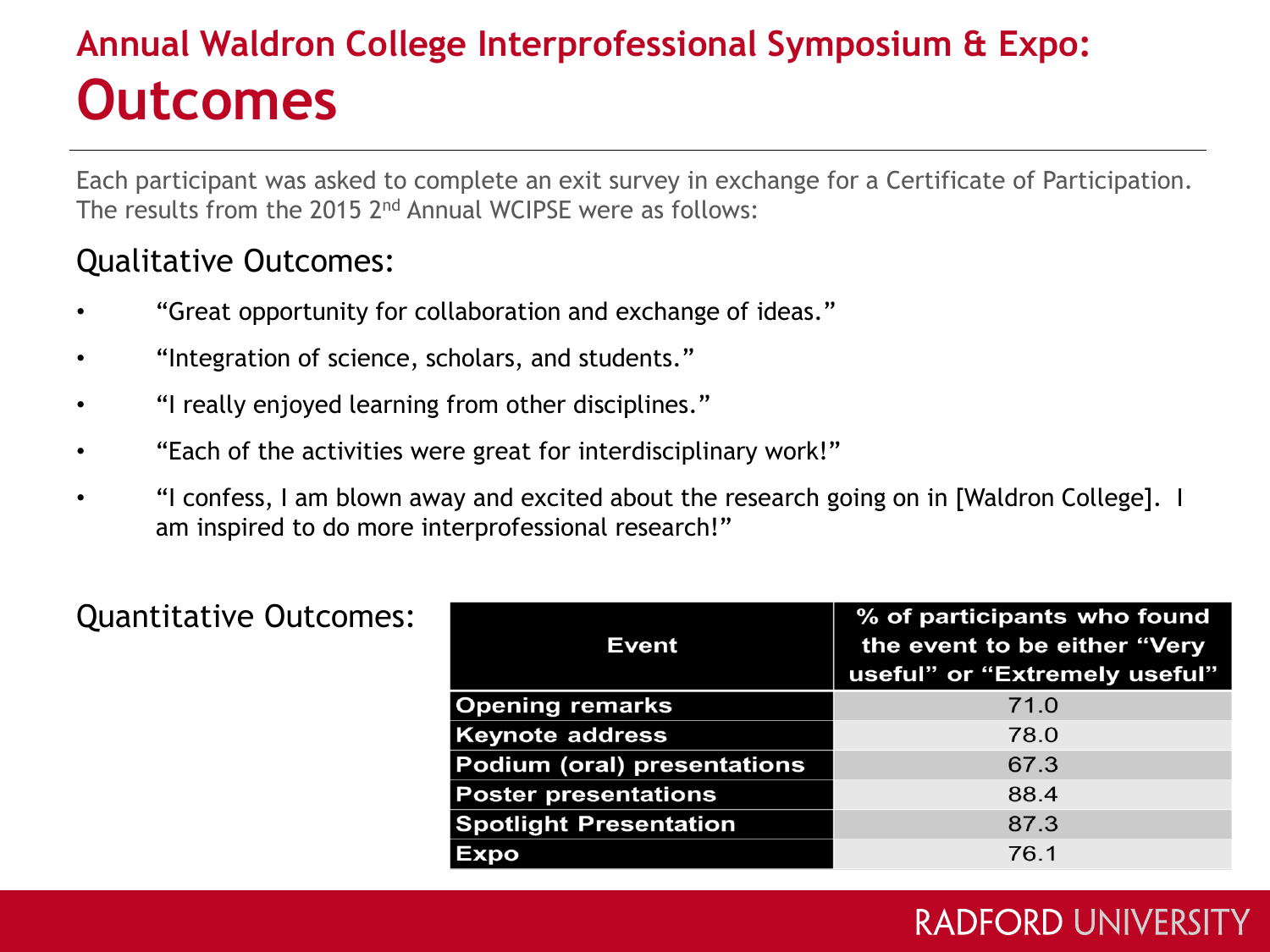## **Waldron College Character Campaign**

### **Who are WE? Fostering character among health and human services professionals**



#### **Campaign Objectives:**

- Increase awareness of who "we" are & what "we" do
- Explore what it takes to be "us" within our professional disciplines
- Appraise the qualities "we" share and the qualities that differentiate each of our health and human services professions

**RADFORD UNIVERSITY** 

• Encourage others to join our professions

**Created and coordinated by the WCHHS Equity Committee**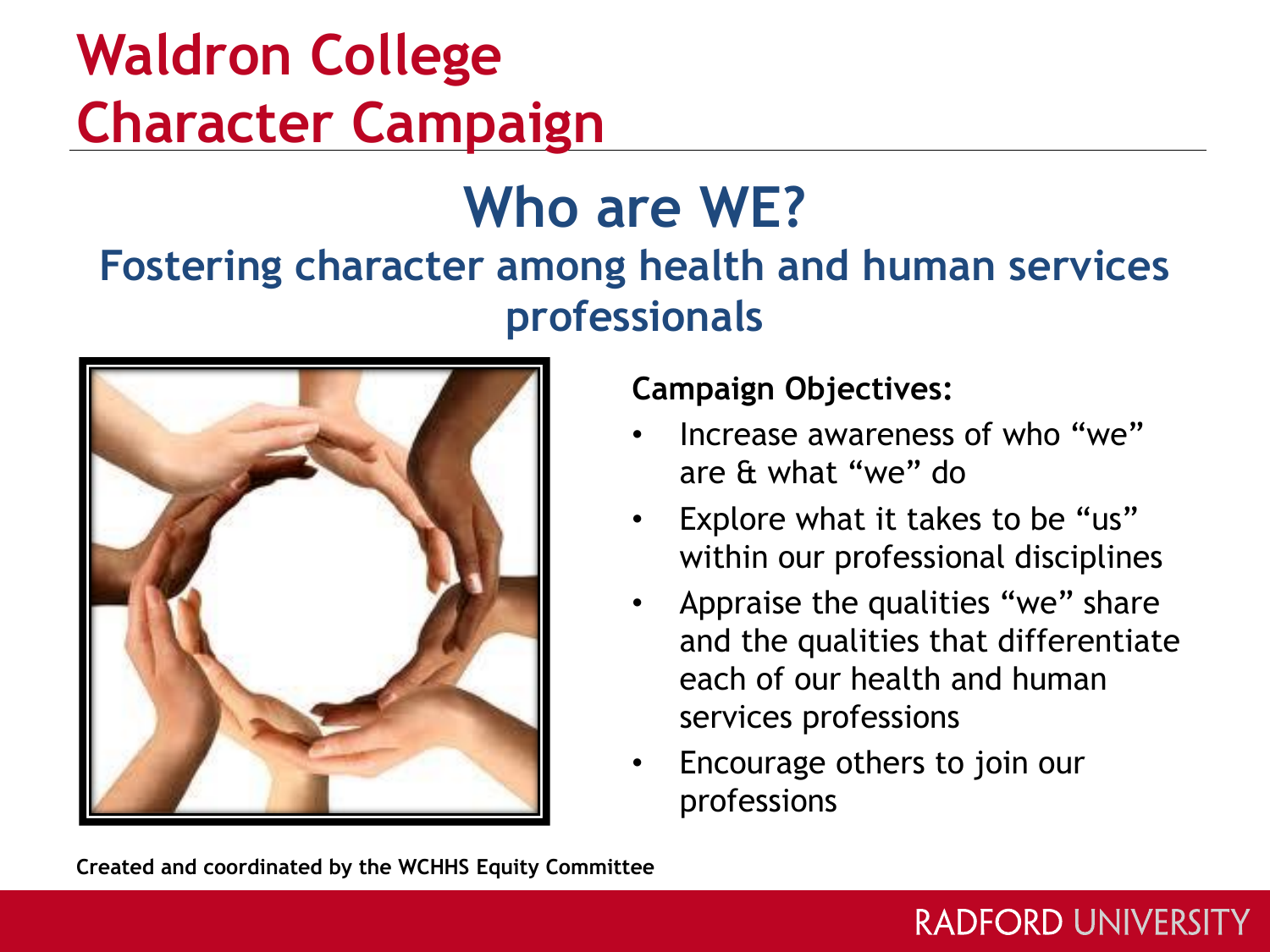### **Waldron College Character Campaign: 2015-2016**

**September: "Beliefs are not a barrier" (Addressing issues related to and equity among faith/religion/spirituality) Round table discussion (i.e. Brown Bag) based on current events:**  *"What place does religion have within our professions?"*

**October: Healthcare and access to services for the LGBT communities Panel discussion presented by professionals with experience working with the LGBTQ population:** *"How do WE prepare to work effectively with the LGBTQ community?"*

**November: Disabilities and Health-Related Problems Associated with Cultural Stigma Waldron College Interprofessional Education & Practice Symposium: Case study focusing on a male veteran with a traumatic brain injury** 

#### **February: Gender Equity**

**Round table discussion based on Disney-based video viewing:** *"Say it isn't so! Gender stereotyping & inequality in Disney movies."*

**March: Diversity among Cultures in Healthcare and Human Services Book club discussion:** 

**"***The Spirit Catches You and You Fall Down***" by Anne Fadiman**

**April: Interprofessional Collaboration Among the Professionals 3rd Annual Waldron College Interprofessional Symposium & Expo: Poster Competition award ceremony**